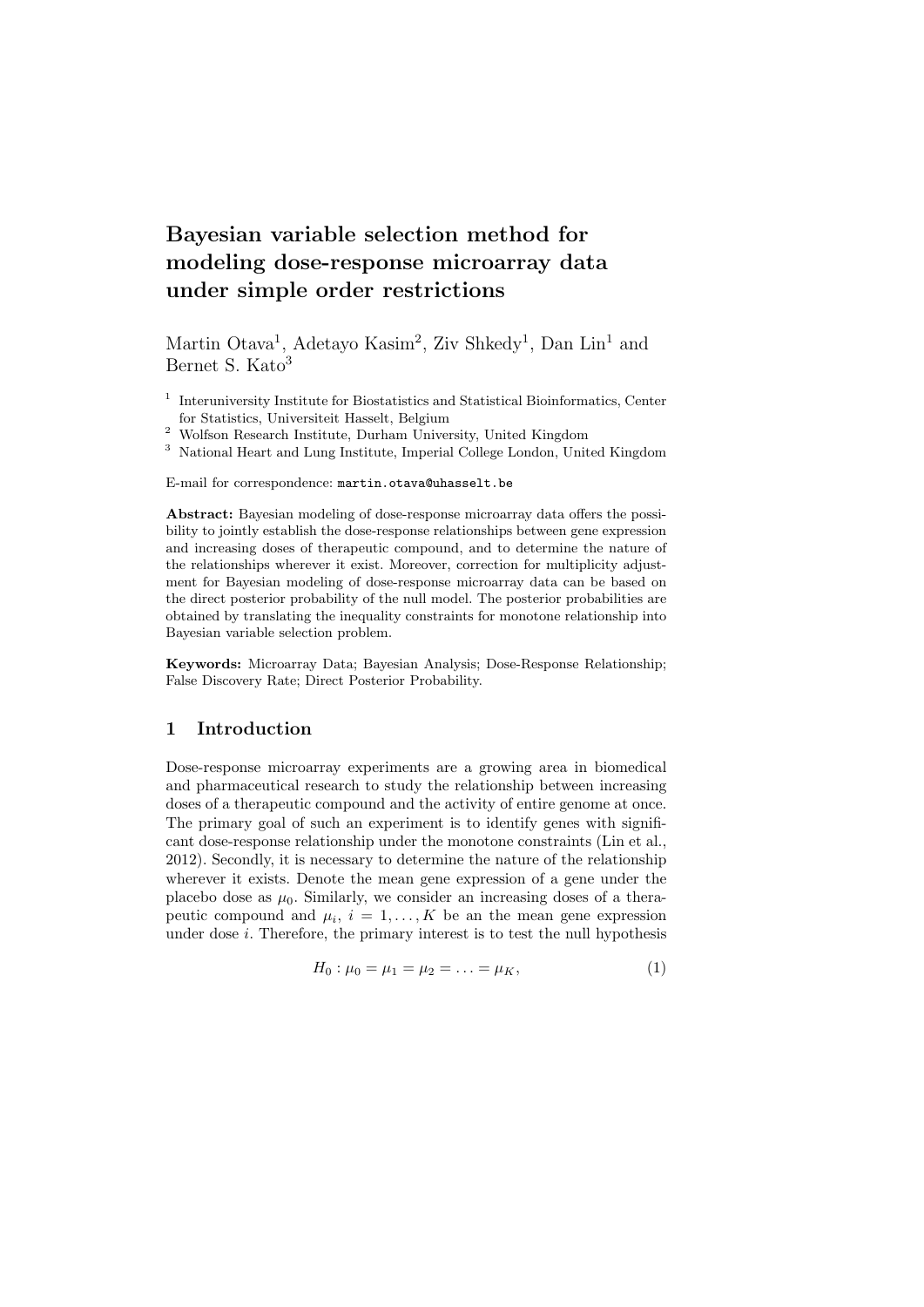## 2 BVS for dose-response microarray data

TABLE 1. The set of seven possible monotonic dose-response models for an experiment with three dose levels. The mean response of dose level *i* is denoted as  $\mu_i$ . The model  $g_0$  represents the null model of no dose effect.

|       | Model Non-decreasing profile Non-increasing profile |                                 |
|-------|-----------------------------------------------------|---------------------------------|
| $g_1$ | $\mu_0 = \mu_1 = \mu_2 < \mu_3$                     | $\mu_0 = \mu_1 = \mu_2 > \mu_3$ |
| $g_2$ | $\mu_0 = \mu_1 < \mu_2 = \mu_3$                     | $\mu_0 = \mu_1 > \mu_2 = \mu_3$ |
| $g_3$ | $\mu_0 < \mu_1 = \mu_2 = \mu_3$                     | $\mu_0 > \mu_1 = \mu_2 = \mu_3$ |
| 94    | $\mu_0 < \mu_1 = \mu_2 < \mu_3$                     | $\mu_0 > \mu_1 = \mu_2 > \mu_3$ |
| 95    | $\mu_0 = \mu_1 < \mu_2 < \mu_3$                     | $\mu_0 = \mu_1 > \mu_2 > \mu_3$ |
| 96    | $\mu_0 < \mu_1 < \mu_2 = \mu_3$                     | $\mu_0 > \mu_1 > \mu_2 = \mu_3$ |
| 97    | $\mu_0 < \mu_1 < \mu_2 < \mu_3$                     | $\mu_0 > \mu_1 > \mu_2 > \mu_3$ |

against the alternative hypotheses

$$
H_a^{up}: \mu_0 \le \mu_1 \le \mu_2 \le \dots \le \mu_K,
$$
  
or  

$$
H_a^{dn}: \mu_0 \ge \mu_1 \ge \mu_2 \ge \dots \ge \mu_K
$$
 (2)

with at least one strict inequality. The choice between  $H_a^{up}$  and  $H_a^{dn}$  depends on the direction of the ordered constraints. Note that the determination of the nature of the dose-response relationship is related to the further decomposition of the alternative hypotheses into their basic hypotheses. This process results in  $2^K - 1$  hypotheses under each of the monotone directions. For a dose-response microarray experiments with one control dose and  $K = 3$  (i.e. three increasing doses of a therapeutic compound), the alternative hypotheses can be decomposed into further basic hypotheses as shown in Table 1. Note that each alternative hypothesis corresponds to a monotone model. In particular the null hypothesis corresponds to the null model for which  $\mu_0 = \mu_1 = \mu_2 = \mu_3$ .

Bayesian modeling of dose-response microarray data offers a framework to simultaneously establish a dose-response relationship and to determine the nature of the relationship by providing posterior probability for each of the models  $g_i$ ,  $i = 1, \ldots, K$ , given the data. The posterior probability of the null model is particularly interesting, because it is also a probability of false positives findings, i.e. of genes that are wrongly assigned to the alternative hypotheses. Hence, posterior probability allows for adjustment for false discovery rate (Newton et al., 2007), to identify few important genes in a pool of potential false positives. However, the estimation of the required parameters to obtain posterior probability for the models requires estimation under equality constraints between two or more parameters which could not be estimated with the standard approach of Gelfand et al. (1991). Therefore, the Bayesian variable selection approach offers elegant solution how to identify the relationship and correct for multiplicity simultaneously using conditional false discovery rate.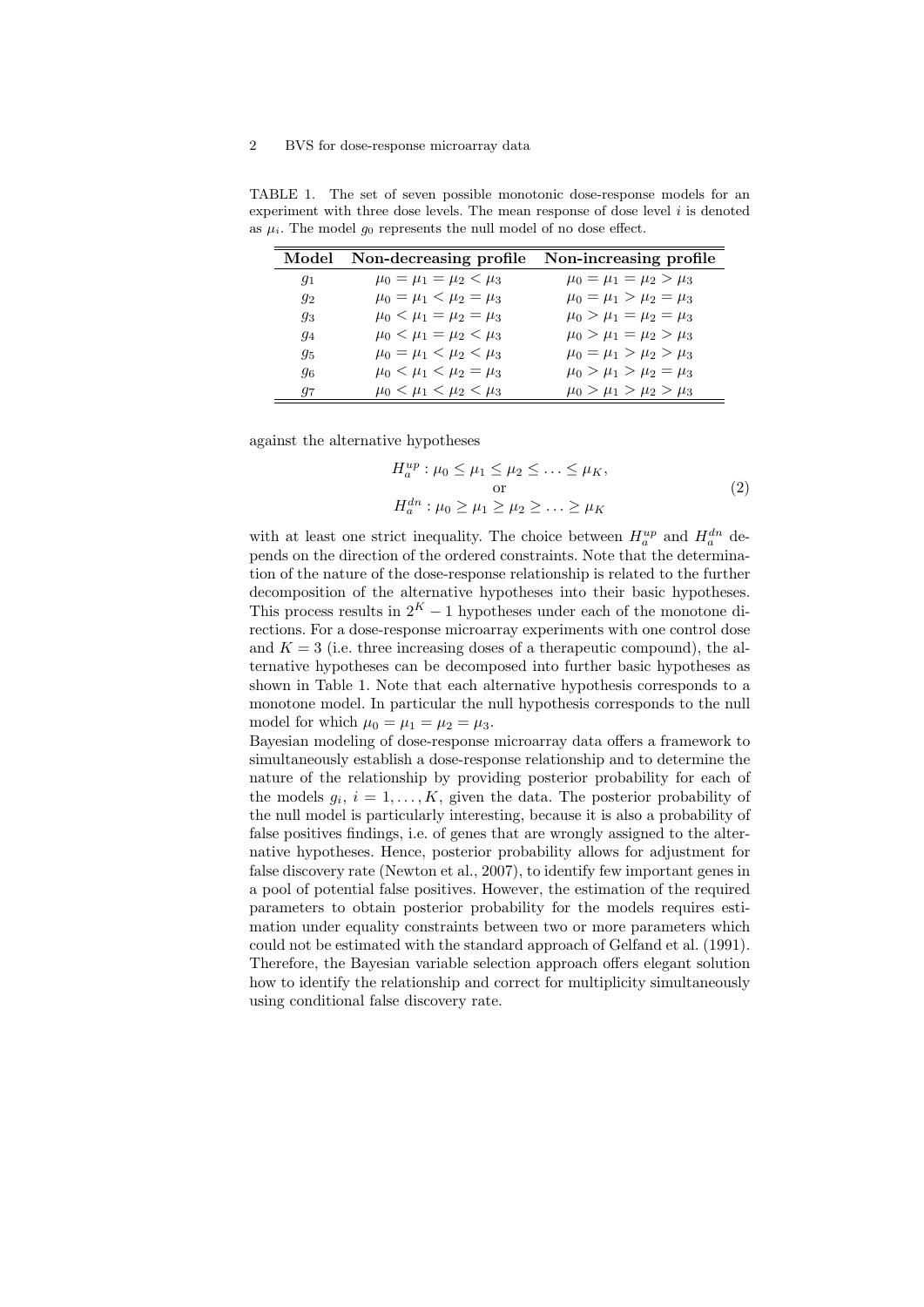# **2 Methodology**

The Bayesian inequality models (Klugkist and Hoijtink, 2005) cannot be used in our framework because of the equality constraints specified in the models. The equality constraints would cause that standard estimation approach assigns zero probabilities to each of our models except *g*7. Therefore, we propose the following parametrization. We consider the following linear model,

$$
Y_{ij} = \mu_i + \varepsilon_{ij}, \quad \varepsilon_{ij} \sim N(0, \sigma^2), \quad i = 0, \cdots, K, \quad j = 0, 1, 2, \cdots, n_i, \quad (3)
$$

where  $Y = (Y_{01}, Y_{02}, \ldots, Y_{Kn_K})$  are gene expression levels and  $n_i$  represents the number of observations at the *i*th dose level. Reparameterize the mean response such that

$$
E(Y_{ij}) = \mu_i = \begin{cases} \mu_0, & i = 0, \\ \mu_0 + \sum_{\ell=1}^i \delta_\ell, & i = 1, \dots, K, \end{cases}
$$
 (4)

with the constraints that  $\delta_{\ell} \geq 0$  for an upward trend or  $\delta_{\ell} \leq 0$  for a downward trend. The difference in the mean structures of the different models therefore depends on which of the components in  $\boldsymbol{\delta} = (\delta_1, \delta_2, \dots, \delta_K)$  are set to be equal to zero. The problem of model estimation is equivalent to decision which columns in the full design matrix of model 4 are selected or deleted. This is related to the Bayesian variable selection (BVS) approach (George and McCulloch, 1993), which is used to determine an optimal model from a priori set of *R* known plausible models. In our setting the BVS model allows us to calculate the posterior probability of each model,  $p(g_r|data)$  and in particular the posterior probability of the null model,  $p(g_0|\text{data})$ . Let  $z_i$ ,  $i=1,\ldots,K$  be an indicator variable such that

$$
z_i = \begin{cases} 1, & \delta_i \text{ is included in the model,} \\ 0, & \delta_i \text{ is not included in the model,} \end{cases}
$$
 (5)

and let  $\theta_i = \delta_i \cdot z_i$ . Hence, we can reformulate the mean structure in (4) (O'Hara and Sillanpää, 2009) in terms of  $\theta_i$  and  $z_i$  as

$$
E(Y_{ij}) = \mu_0 + \sum_{\ell=1}^i \theta_\ell = \mu_0 + \sum_{\ell=1}^i z_\ell \delta_\ell, \ \ i = 1, \dots, K. \tag{6}
$$

For *K* dose levels experiment, the vector  $\boldsymbol{z} = (z_1, \ldots, z_K)$  defines uniquely each one of the  $2^K$  plausible models. For example for  $K = 3$  and  $z =$  $(z_1 = 1, z_2 = 0, z_3 = 0)$  we obtain  $E(Y_{ij} | \mathbf{z}) = (\mu_0, \mu_0 + \delta_1, \mu_0 + \delta_1, \mu_0 + \delta_1)$ , which corresponds to the mean of model  $g_3$ ). We assume that  $z_i$  and  $\delta_i$  are independent, and use truncated normal prior distribution for  $\delta_i$  and

$$
z_i \sim \text{Bernoulli}(\pi_i),
$$
  
\n
$$
\pi_i \sim \text{U}(0, 1).
$$
\n(7)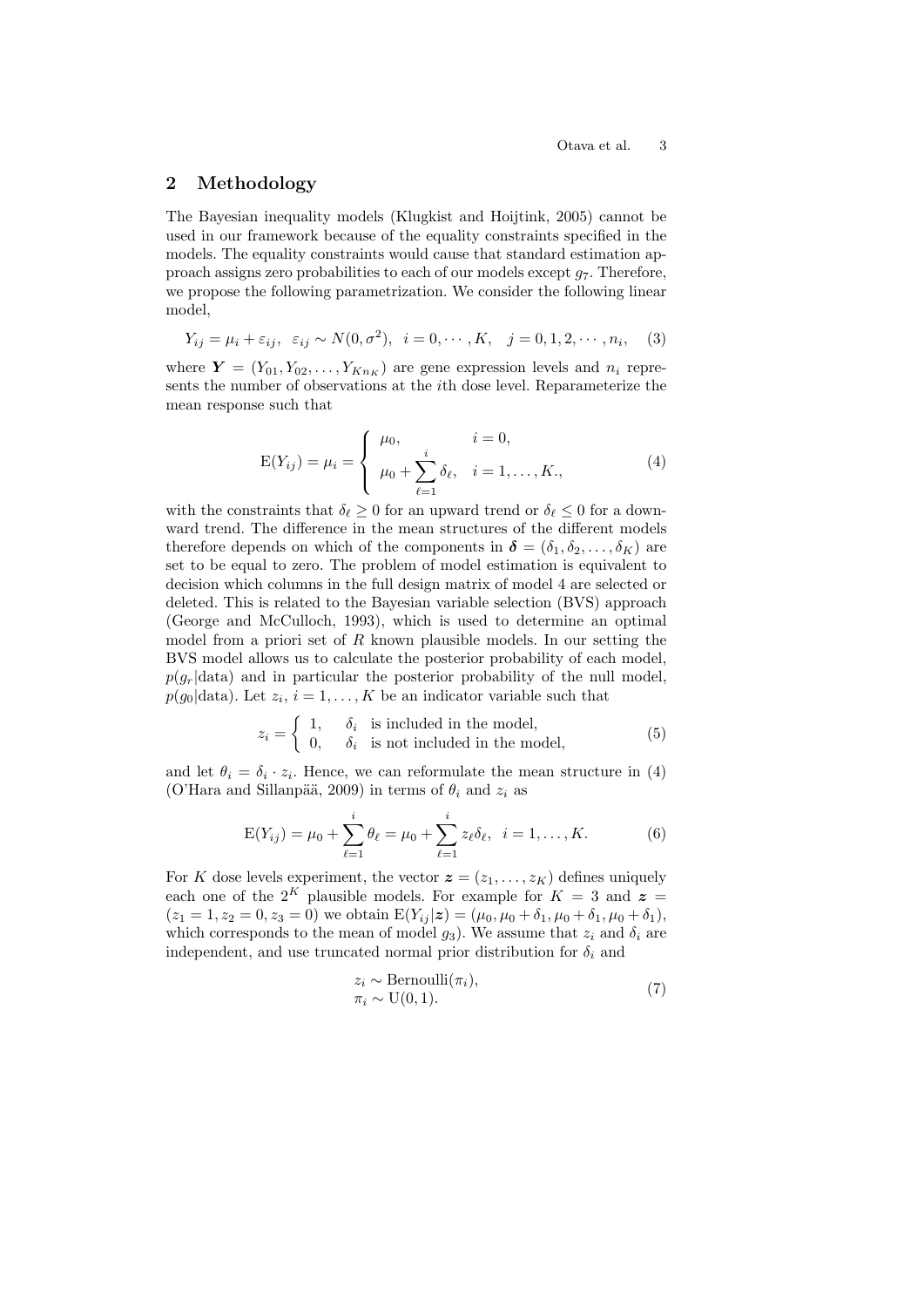#### 4 BVS for dose-response microarray data

As pointed out by O'Hara and Sillanpää  $(2009)$  the posterior inclusion probability of  $\delta_i$  into the model equals the posterior mean of  $z_i$ . The posterior probability of each model can be straightforwardly obtained by using the transformation of *z* instead of the entire vector *z* itself. Denote  $M_R = 1 + \boldsymbol{zc}$ , where  $\boldsymbol{c} = (1, 2, \dots, 2^{K-1})^T$ , then  $M_R$  has unique value for each of the plausible models (for example:  $M_R = 2$  only for the model  $g_3$ ). Thus, the posterior probability of  $M_R = r, r = 1, \ldots, R$ , defines uniquely the posterior probability of the *r*th model,

$$
p(M_R = r | \text{data}) = p(g_r | \text{data}), \tag{8}
$$

and in particular, the posterior probability of the null model is given by,

$$
p(M_R = 1 | \text{data}) = p(g_0 | \text{data}). \tag{9}
$$

Assume that there are  $m = 1, \ldots, M$  genes in the experiment and the aim is to find the differentially expressed ones with respect to dose. In our framework, the problem is translated to the determination if the gene follows any other model than  $q_0$ . Assume that the genes satisfying  $p_m(q_0|\text{data}) \leq \alpha$  for given threshold  $\alpha$  are considered differentially expressed. Hence, according to Newton et al. (2007),  $p_m(g_0|\text{data})$  represents probability of such statement being false. Let  $I_m$  be an indicator variable of  $p_m(g_0|\text{data}) \leq \alpha$ . Since  $p_q(g_0|\text{data})$  is also the probability that the considering the *m*th gene differentially expressed is incorrect, the expected number of false discoveries (cFD) is

$$
cFD(\alpha) := E(cFD) = \sum_{m=1}^{M} p_m(g_0 | \text{data}) I_m.
$$
 (10)

Newton et al. (2007) defined the conditional (on the data) false discovery rate as

$$
cFDR(\alpha) = \frac{cFD(\alpha)}{N(\alpha)},
$$
\n(11)

where  $N(\alpha)$  is the number of genes declared differentially expressed for a given threshold  $\alpha$ . Note that  $cFDR(\alpha)$  is interpreted as the average error that is made by considering any gene as differentially expressed. Hence, the value of  $\alpha$  is selected is such a way that  $cFDR(\alpha)$  does not exceed a pre-specified threshold *τ* .

### **3 Results**

We apply the direct posterior probability approach discussed above for multiplicity adjustment. The framework enables adjustment for false discovery rates among the significant genes. We use the R2WINBUGS package to fit a gene specific model and to obtain the posterior probability of the null model. For each gene an MCMC simulation of 20000 iterations (from which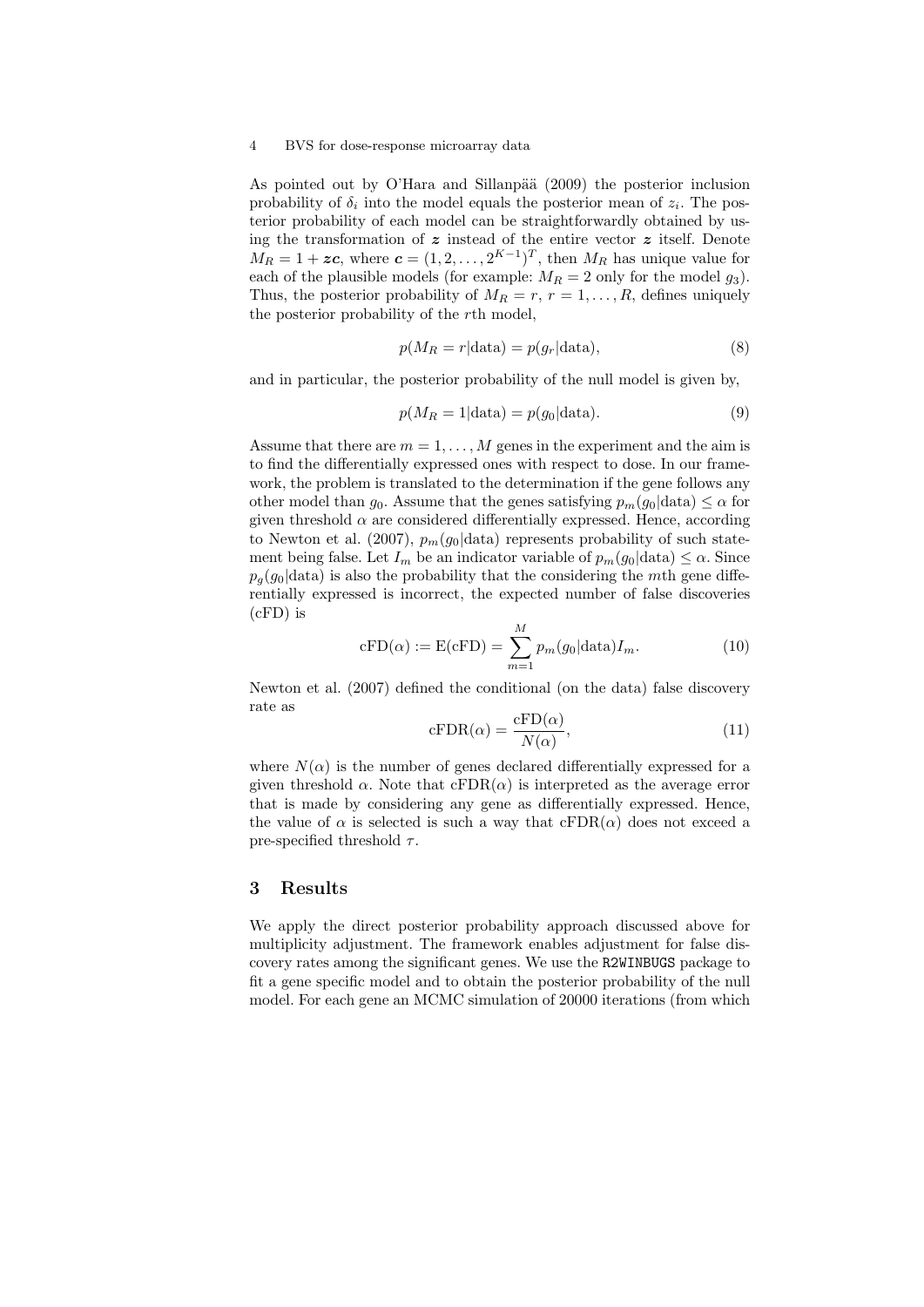

FIGURE 1. *Adjustment for multiplicity. The relationship between the conditional false discovery rate (cFDR) and the cut-off values.*

5000 are used as burn-in period) was used to fit the BVS model. Figures 1 and 2 show the relationship between false discovery rate (cFDR), number of significant genes and cut-off value  $\alpha$ . Figure 1 shows that an increase in cut-off values results in an increase in false discovery rate. However, the false discovery rate reaches its maximum of 0.2 at the cut-off of about 0.5. Figure 2 also shows an increase in the number of significant genes with an increase in cut-off values. The implication of the finding is that, as expected, the higher the cut-off value, the larger the number of significant genes and consequently, the higher the proportion of false positives among the significant genes. Similar to the frequentists practice, one may wish to control for false discovery rate at  $1\%$  or  $5\%$ , which corresponds to cutoff values of 0*.*029 and 0*.*102, respectively. Based on these cut-off values, the corresponding numbers of significant genes are 609 and 3295 genes, respectively.

## **4 Discussion**

There are two main challenges in Bayesian analysis of dose-response microarray data. The first is the presence of strictly equality relationship between differences in gene expressions at different doses of a therapeutic compound and the second is the question how to adjust for multiplicity. The BVS method is useful as an approach to circumvent the first problem by replacing strict equality between doses by a common parameter. The BVS model estimates equal means for two successive dose levels, *i* and *i−*1 whenever the corresponding binary variable for the *i*th dose level  $z_i = 0$ . Further, the posterior probability of the null model can be estimated and can be used for multiplicity adjustment. In summary, the BVS methodology offers the tools how to handle the differentially expressed genes finding